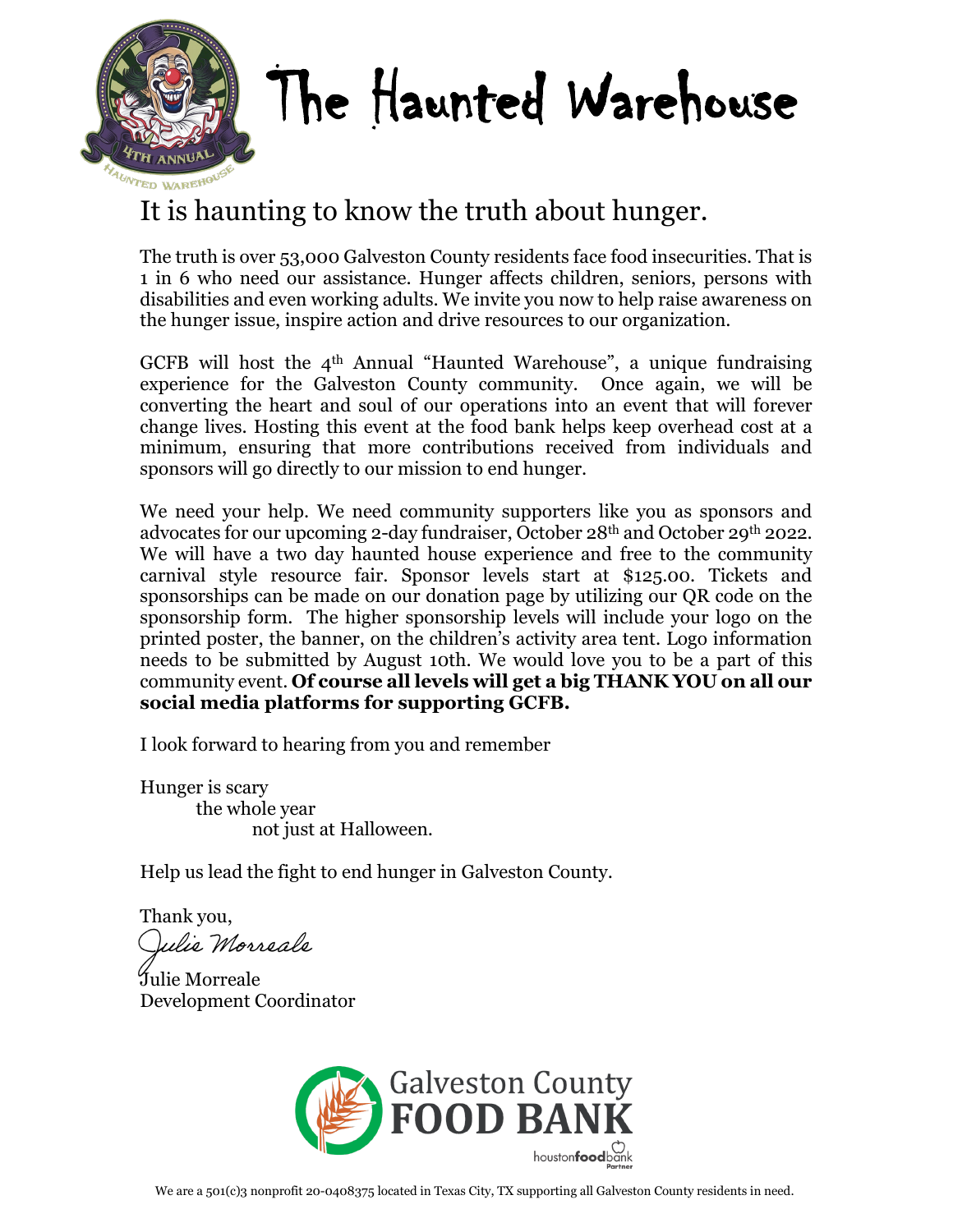# The Haunted Warehouse.....because Hunger is Scary

## 4th Annual - Haunted House Experience Fundrainser

|                                                                 | Heart<br>Pounding | <b>Blood</b><br>Curdling | Hair<br>Raising | Spine<br>Chilling | Nerve<br>Racking | Nail<br><b>Biting</b> | Scaredy<br>Cat |
|-----------------------------------------------------------------|-------------------|--------------------------|-----------------|-------------------|------------------|-----------------------|----------------|
| Sponsor package                                                 | \$7,500           | \$5,000                  | \$3,000         | \$1,250           | \$500            | \$250                 | \$125          |
| Event Tickets for<br>underpriveliged children                   | 40                | 32                       | 20              | 15                | 10               | 5                     | $\overline{2}$ |
| Event Tickets for you to<br>share                               | 20                | 15                       | 12              | 8                 | $\overline{2}$   | 1                     |                |
| Company Logo on event<br>poster/banner                          |                   |                          |                 |                   |                  |                       |                |
| Company Logo on carnival<br>tent in children's activity<br>area |                   |                          |                 |                   |                  |                       |                |
| Company Logo included in<br>email blasts                        |                   |                          |                 |                   |                  |                       |                |
| Company Logo included as<br>sponsor on HW website               |                   |                          |                 |                   |                  |                       |                |
| Thank you on all social<br>media outlets                        |                   |                          |                 |                   |                  |                       |                |

Deadline for logos is 8/10/2022

Additional tickets can be purchased online

[w](http://www.hauntedwarehouse.galvestoncountyfoodbank.org/)ww.hauntedwarehouse.galvestoncountyfoodbank.org

**Galveston County Food Bank The Haunted Warehouse Attn: Julie Morreale 213 6th Street N Texas City, TX 77590 Tele: 409.945.4232 julie@galvestoncountyfoodbank.org Tax ID #20-0408375**

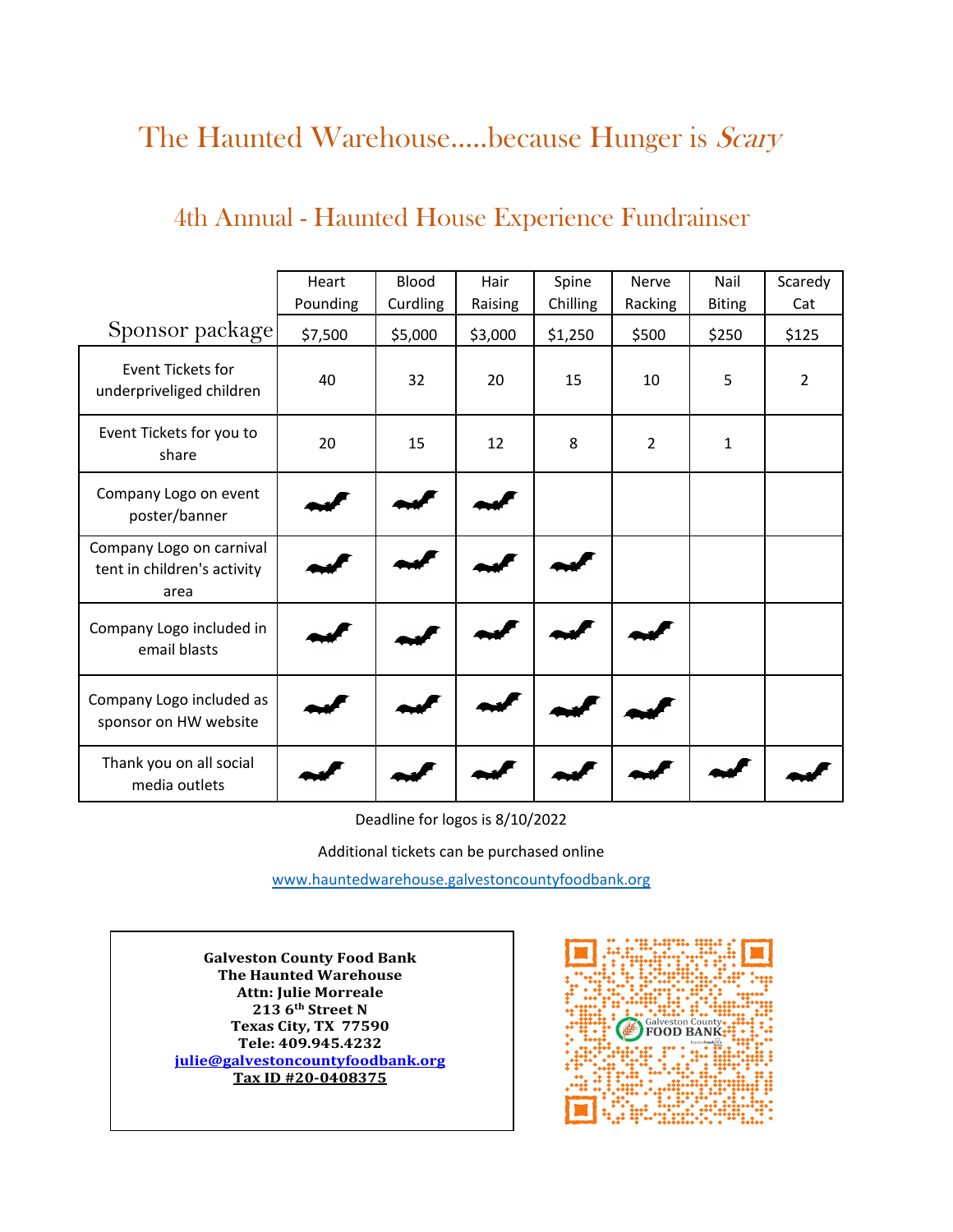

### **2022 Haunted Warehouse SPONSORSHIP CHECK PAYMENT FORM**

| Please check one: $\diamondsuit$ Business $\diamondsuit$ Individual                                                  |                                                                        |  |
|----------------------------------------------------------------------------------------------------------------------|------------------------------------------------------------------------|--|
| Sponsor Level: $\diamond$ Heart Pounding $\Diamond$ Blood Curdling $\Diamond$ Hair Raising $\Diamond$ Spine Chilling |                                                                        |  |
|                                                                                                                      | $\Diamond$ Nerve Racking $\Diamond$ Nail Biting $\Diamond$ Scaredy Cat |  |
|                                                                                                                      |                                                                        |  |
|                                                                                                                      |                                                                        |  |
|                                                                                                                      |                                                                        |  |
|                                                                                                                      |                                                                        |  |
|                                                                                                                      |                                                                        |  |
|                                                                                                                      |                                                                        |  |

Help support our 4TH Annual Haunted Warehouse fundraising event by becoming a sponsor. All donations are tax deductible. *Deadline for logo to be included on printed materials is August 10, 2022.* Please email your logo to [Julie@galvestoncountyfoodbank.org.](mailto:Julie@galvestoncountyfoodbank.org)

> **Mail, Fax or Email Form to: Galveston County Food Bank The Haunted Warehouse 624 4th Ave. N Texas City, TX 77590 Tele: 409.945.4232| Fax: 409.945.2563 [julie@galvestoncountyfoodbank.org](mailto:julie@galvestoncountyfoodbank.org) Tax ID #20-0408375**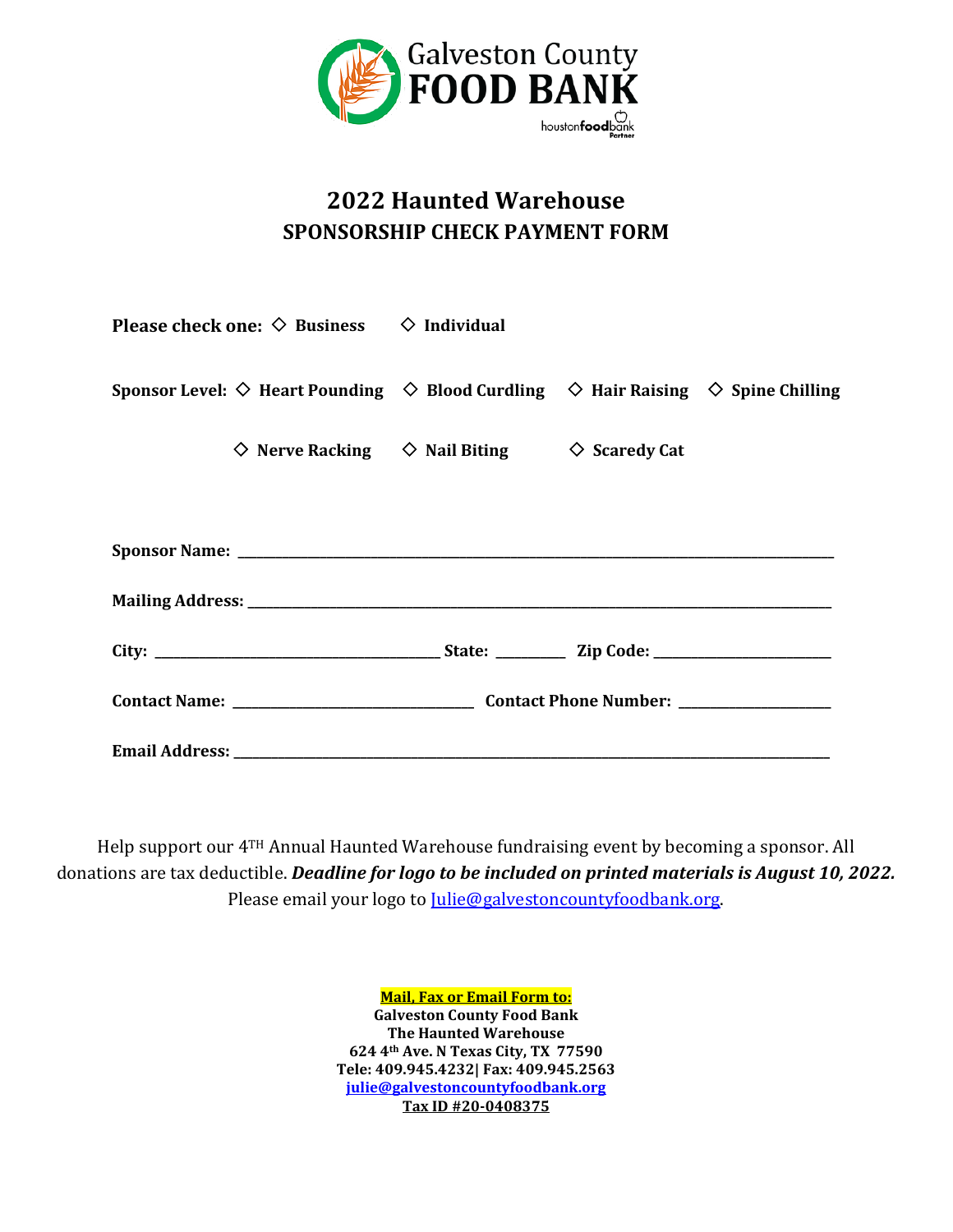#### **Request for Taxpayer Identification Number and Certification**

Go to www.irs.gov/FormW9 for instructions and the latest information.

|                                         | 1 Name (as shown on your income tax return). Name is required on this line; do not leave this line blank.                                                                                                                                                                                                                                                                                                                                                                          |                                                                                                         |                                         |  |  |  |
|-----------------------------------------|------------------------------------------------------------------------------------------------------------------------------------------------------------------------------------------------------------------------------------------------------------------------------------------------------------------------------------------------------------------------------------------------------------------------------------------------------------------------------------|---------------------------------------------------------------------------------------------------------|-----------------------------------------|--|--|--|
|                                         | <b>Galveston County Food Bank</b>                                                                                                                                                                                                                                                                                                                                                                                                                                                  |                                                                                                         |                                         |  |  |  |
|                                         | 2 Business name/disregarded entity name, if different from above                                                                                                                                                                                                                                                                                                                                                                                                                   |                                                                                                         |                                         |  |  |  |
|                                         |                                                                                                                                                                                                                                                                                                                                                                                                                                                                                    |                                                                                                         |                                         |  |  |  |
| ო<br>page                               | Check appropriate box for federal tax classification of the person whose name is entered on line 1. Check only one of the<br>3.<br>following seven boxes.                                                                                                                                                                                                                                                                                                                          | 4 Exemptions (codes apply only to<br>certain entities, not individuals; see<br>instructions on page 3): |                                         |  |  |  |
| $\overline{5}$                          | C Corporation<br>$\Box$ S Corporation<br>Partnership<br>Individual/sole proprietor or<br>single-member LLC                                                                                                                                                                                                                                                                                                                                                                         | Trust/estate                                                                                            | Exempt payee code (if any)              |  |  |  |
|                                         | Limited liability company. Enter the tax classification (C=C corporation, S=S corporation, P=Partnership) ▶                                                                                                                                                                                                                                                                                                                                                                        |                                                                                                         |                                         |  |  |  |
| Specific Instructions<br>Print or type. | Note: Check the appropriate box in the line above for the tax classification of the single-member owner. Do not check<br>LLC if the LLC is classified as a single-member LLC that is disregarded from the owner unless the owner of the LLC is<br>another LLC that is not disregarded from the owner for U.S. federal tax purposes. Otherwise, a single-member LLC that<br>is disregarded from the owner should check the appropriate box for the tax classification of its owner. | <b>Exemption from FATCA reporting</b><br>code (if any)                                                  |                                         |  |  |  |
|                                         | 501(c)3<br>Other (see instructions) ▶<br>∣↙                                                                                                                                                                                                                                                                                                                                                                                                                                        | (Applies to accounts maintained outside the U.S.)                                                       |                                         |  |  |  |
|                                         | 5 Address (number, street, and apt. or suite no.) See instructions.                                                                                                                                                                                                                                                                                                                                                                                                                |                                                                                                         | Requester's name and address (optional) |  |  |  |
| See                                     | 624 4th Avenue N                                                                                                                                                                                                                                                                                                                                                                                                                                                                   |                                                                                                         |                                         |  |  |  |
|                                         | 6 City, state, and ZIP code                                                                                                                                                                                                                                                                                                                                                                                                                                                        |                                                                                                         |                                         |  |  |  |
|                                         | Texas City, TX 77590                                                                                                                                                                                                                                                                                                                                                                                                                                                               |                                                                                                         |                                         |  |  |  |
|                                         | 7 List account number(s) here (optional)                                                                                                                                                                                                                                                                                                                                                                                                                                           |                                                                                                         |                                         |  |  |  |
|                                         |                                                                                                                                                                                                                                                                                                                                                                                                                                                                                    |                                                                                                         |                                         |  |  |  |
| Part I                                  | <b>Taxpayer Identification Number (TIN)</b>                                                                                                                                                                                                                                                                                                                                                                                                                                        |                                                                                                         |                                         |  |  |  |
|                                         | Enter your TIN in the appropriate box. The TIN provided must match the name given on line 1 to avoid                                                                                                                                                                                                                                                                                                                                                                               |                                                                                                         | Social security number                  |  |  |  |
|                                         | oackup withholding. For individuals, this is generally your social security number (SSN). However, for a<br>esident alien, sole proprietor, or disregarded entity, see the instructions for Part I, later. For other<br>entities, it is your employer identification number (EIN). If you do not have a number, see How to get a                                                                                                                                                   |                                                                                                         |                                         |  |  |  |
| <i>FIN.</i> later.                      |                                                                                                                                                                                                                                                                                                                                                                                                                                                                                    | or                                                                                                      |                                         |  |  |  |
|                                         | Note: If the account is in more than one name, see the instructions for line 1. Also see What Name and<br>Vumber To Give the Reauester for auidelines on whose number to enter.                                                                                                                                                                                                                                                                                                    |                                                                                                         | <b>Employer identification number</b>   |  |  |  |
|                                         |                                                                                                                                                                                                                                                                                                                                                                                                                                                                                    |                                                                                                         |                                         |  |  |  |

#### Part II **Certification**

Under penalties of perjury, I certify that:

- 1. The number shown on this form is my correct taxpayer identification number (or I am waiting for a number to be issued to me); and
- 2. I am not subject to backup withholding because: (a) I am exempt from backup withholding, or (b) I have not been notified by the Internal Revenue Service (IRS) that I am subject to backup withholding as a result of a failure to report all interest or dividends, or (c) the IRS has notified me that I am no longer subject to backup withholding; and
- 3. I am a U.S. citizen or other U.S. person (defined below); and
- 4. The FATCA code(s) entered on this form (if any) indicating that I am exempt from FATCA reporting is correct.

Certification instructions. You must cross out item 2 above if you have been notified by the IRS that you are currently subject to backup withholding because you have failed to report all interest and dividends on your tax return. For real estate transactions, item 2 does not apply. For mortgage interest paid, acquisition or abandonment of secured property, cancellation of debt, contributions to an individual retirement arrangement (IRA), and generally, payments other than interest and dividends, you are not required to sign the certification, but you must provide your correct TIN. See the instructions for Part II, later.

| <b>Sign</b> |                                   |                               |                              |
|-------------|-----------------------------------|-------------------------------|------------------------------|
|             | Signature of                      |                               |                              |
| Here        | U.S. person $\blacktriangleright$ | au<br>AU II.<br>$\mathscr{L}$ | Date l<br>202Z<br>UTIUJI UUL |

#### **General Instructions**

Section references are to the Internal Revenue Code unless otherwise noted.

Future developments. For the latest information about developments related to Form W-9 and its instructions, such as legislation enacted after they were published, go to www.irs.gov/FormW9.

#### **Purpose of Form**

An individual or entity (Form W-9 requester) who is required to file an information return with the IRS must obtain your correct taxpayer identification number (TIN) which may be your social security number (SSN), individual taxpayer identification number (ITIN), adoption taxpayer identification number (ATIN), or employer identification number (EIN), to report on an information return the amount paid to you, or other amount reportable on an information return. Examples of information returns include, but are not limited to, the following.

· Form 1099-INT (interest earned or paid)

. Form 1099-DIV (dividends, including those from stocks or mutual funds)

 $2|0|$ 

 $^{-}$  0 4 0 8 3 7 5

- Form 1099-MISC (various types of income, prizes, awards, or gross proceeds)
- . Form 1099-B (stock or mutual fund sales and certain other transactions by brokers)
- Form 1099-S (proceeds from real estate transactions)
- . Form 1099-K (merchant card and third party network transactions)
- · Form 1098 (home mortgage interest), 1098-E (student loan interest),
- 1098-T (tuition)
- · Form 1099-C (canceled debt)
- · Form 1099-A (acquisition or abandonment of secured property)
- Use Form W-9 only if you are a U.S. person (including a resident alien), to provide your correct TIN.

If you do not return Form W-9 to the requester with a TIN, you might be subject to backup withholding. See What is backup withholding, later.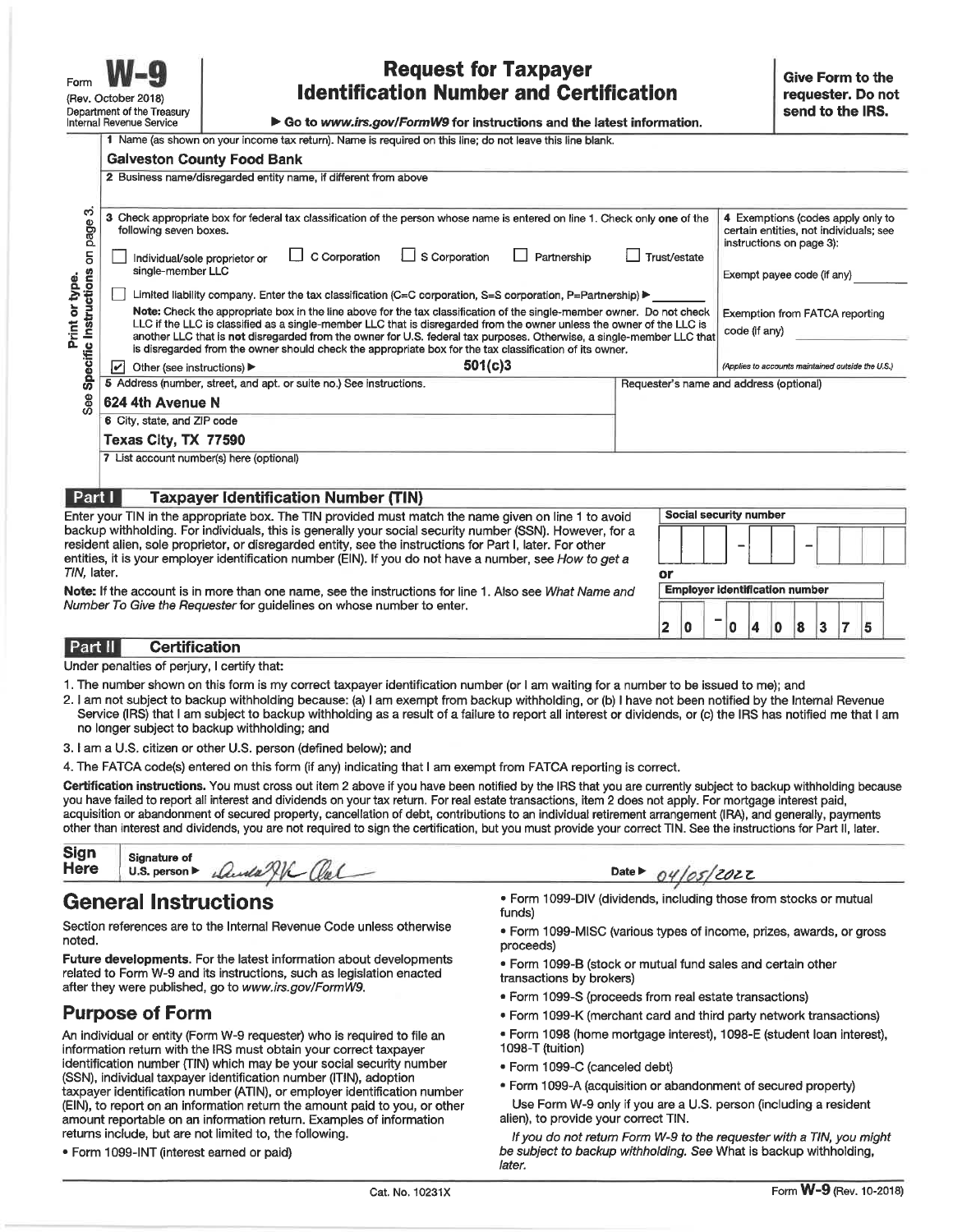#### **IRS** Department of the Treasury

**BGDEN UT 84201-0029** 

In reply refer to: 4077550286 Now. 20, 2014 LTR 4168C 作 20-0408375 000000 00 00033342 BODC: TE

GALVESTON COUNTY FOOD BANK **624 4TH AVE N** TEXAS CITY TX 77598-7633

014510

Employer Identification Number: 20-0408375 Person to Contact: MS SINGLETON Toll Free Telephone Number: 1-877-829-5500

Dear Taxpayer:

This is in response to your Sep. 26, 2014, request for information regarding your tax-exempt status.

Our records indicate that you were recognized as exempt under section 501(c)(3) of the Internal Revenue Code in a determination letter issued in MAY 2004.

Our records also indicate that you are not a private foundation within the meaning of section 509(a) of the Code because you are described in section(s)  $509(a)(1)$  and  $170(b)(1)(A)(v1)$ .

Donors may deduct contributions to you as provided in section 170 of the Code. Bequests, legacies, devises, transfers, or gifts to you or for your use are deductible for Federal estate and gift tax purposes if they meet the applicable provisions of sections 2055, 2106, and 2522 of the Code.

Please refer to our website www.irs.gov/eo for information regarding filing requirements. Specifically, section 6033(j) of the Code provides that failure to file an annual information return for three consecutive years results in revocation of tax-exempt status as of the filing due date of the third return for organizations required to file. We will publish a list of organizations whose tax-exempt status was revoked under section 6033(j) of the Code on our website beginning in early 2011.